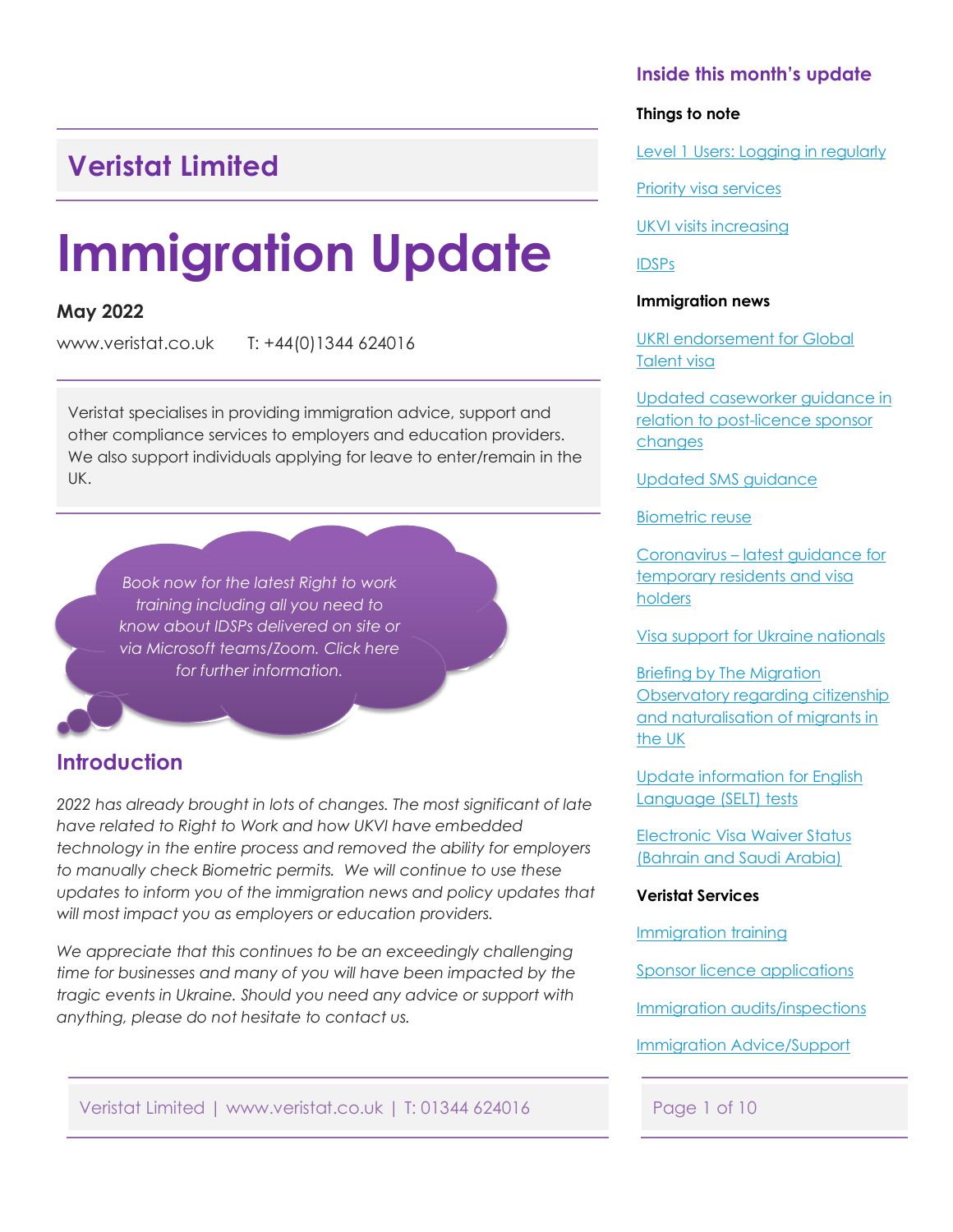### <span id="page-1-0"></span>**Please note…**

### **Level 1 Users: Logging in regularly to the SMS**

We are aware that the Home Office (UKVI) have been proactively contacting the Authorising Officer/Key Contact of sponsors over the past few weeks about any Level 1 Users who have not accessed the system for some time.

Para L10.4 of Part 1 of the Sponsor Guidance states the following:

### *L10.4. You need to access your SMS account regularly to review and update your licence details and to keep up to date with the latest news, messages, and any changes that may be coming up. We recommend that your Level 1 User accesses your account at least once a month.*

Therefore, we suggest that you take this opportunity to remind your Level 1 Users of the importance of regularly logging in to the SMS and checking that all contact details for Key Personnel and the organisation are up-to-date.

If you have any Level 1 Users who may be absent from their role for some time (e.g. those on secondment, maternity leave, sabbatical, etc.) you may wish to consider deactivating their account and then request to add them again if/when they return to a role in managing the SMS.

Please also remember that you must have at least one Level 1 User at all times during the lifetime of your licence. Whilst you can have a third party or representative acting in the role of the Level 1 User, you must always have at least one Level 1 User who is a paid employee or office holder.

The Authorising Officer is responsible for the activities of all SMS users, so they must have a system in place to check these activities. The Home Office (UKVI) also recommends that the Authorising Officer checks the CoS assigned to workers or CAS assigned to students at least once a month. You must have an Authorising Officer in place throughout the life of your licence. If you fail to have an Authorising Officer in place, action may be taken against the sponsor.

Further information about the role and responsibilities of Key Personnel can be found in the sponsor guidance which can be viewed here.

**Veristat offers a training sessions on both sponsorship under the Skilled Worker/Global Business Mobility routes and the Student/Child Student routes. For further information and/or a quote for a training session, please contact us via email at enquiries@veristat.co.uk. The training can be provided either on the client's site or remote via Microsoft Teams or Zoom.** 

https://www.gov.uk/government/publications/workers-and-temporary-workers-guidance-for[sponsors-part-1-apply-for-a-licence/workers-and-temporary-workers-guidance-for-sponsors-part-1](https://www.gov.uk/government/publications/workers-and-temporary-workers-guidance-for-sponsors-part-1-apply-for-a-licence/workers-and-temporary-workers-guidance-for-sponsors-part-1-apply-for-a-licence-accessible-version) apply-for-a-licence-accessible-version

Veristat Limited | www.veristat.co.uk | T: 01344 624016 Page 2 of 10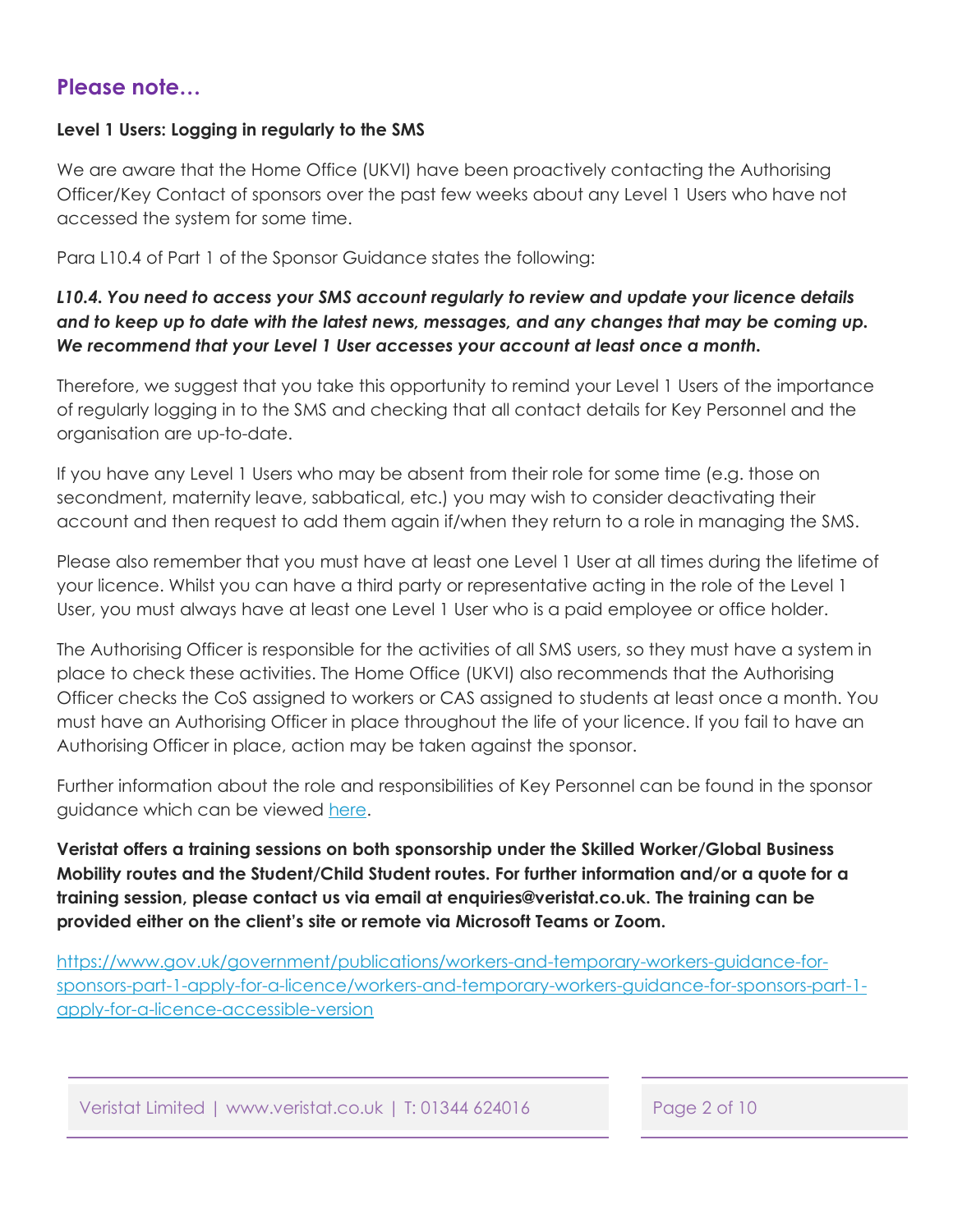### <span id="page-2-0"></span>**Priority/Super Priority Services**

'Priority' and 'Super Priority' visa services remain suspended for new study, work and family visa applications made from overseas. However, these services remain available at present for most incountry visa applications.

The latest visa decision waiting times for outside the UK can be viewed [here.](https://www.gov.uk/guidance/visa-decision-waiting-times-applications-outside-the-uk)

The latest visa decision waiting times for inside the UK can be viewed [here.](https://www.gov.uk/guidance/visa-decision-waiting-times-applications-inside-the-uk)

<https://www.gov.uk/guidance/visa-decision-waiting-times-applications-outside-the-uk>

<https://www.gov.uk/guidance/visa-decision-waiting-times-applications-inside-the-uk>

### **UKVI compliance visits**

During the past couple of months there has been a notable increase in the number of UKVI compliance visits. Of those we are aware of, the sponsors have been given 2 to 3 days' notice of the visit, although it should be noted that such visits can be announced or unannounced.

It is imperative that sponsors are prepared for such visits and ensure that they have the systems and processes in place to ensure that they are meeting their sponsorship responsibilities.

Should you wish Veristat to conduct a mock compliance visit, please contact us at enquiries@veristat.co.uk for further information and a quote.

### **Digital identity certification for right to work and right to rent checks**

For those employers or landlords that are interested in using a certified digital identity service providers (IDSPs) to carry out identity checks in relation to right to work or rent checks, please note that there are still no certified IDSPs listed on the GOV.UK website.

Further information about the use of IDSPs can be viewed [here.](https://www.gov.uk/government/publications/digital-identity-certification-for-right-to-work-right-to-rent-and-criminal-record-checks)

[https://www.gov.uk/government/publications/digital-identity-certification-for-right-to-work-right-to](https://www.gov.uk/government/publications/digital-identity-certification-for-right-to-work-right-to-rent-and-criminal-record-checks)rent-and-criminal-record-checks

Veristat Limited | www.veristat.co.uk | T: 01344 624016 Page 3 of 10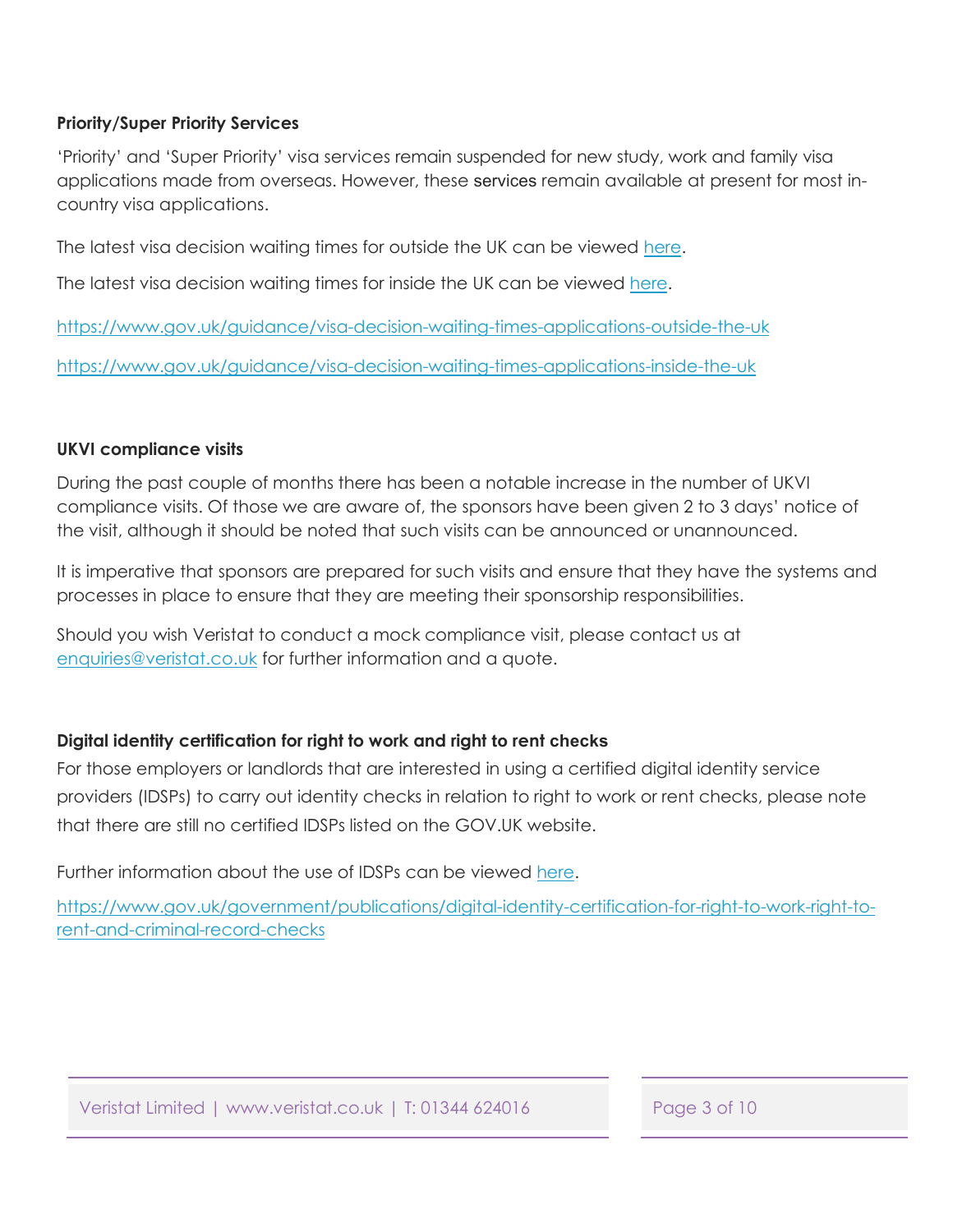### <span id="page-3-0"></span>**Manage your sponsorship licence: SMS guide 2**

The Home Office (UKVI) have updated their step-by-step guide to managing a sponsorship licence using the sponsorship management system (SMS).

From the 11<sup>th</sup> April 2022 organisations applying for a sponsor licence in any Global Business Mobility (GBM) route must supply details of overseas linked entities (OSE). In addition, from this date organisations applying for a sponsor licence in the GBM Service Supplier and/or GBM Secondment Worker routes must supply details of contracts. Contract details must be provided when a CoS is assigned in either of these routes. Guide 11 of this guidance provides information about viewing details of overseas linked entities and contracts (Global Business Mobility sponsors only).

You can view the updated SMS guide 2 [here](https://www.gov.uk/government/publications/manage-your-sponsorship-licence-sms-user-manual).

<https://www.gov.uk/government/publications/manage-your-sponsorship-licence-sms-user-manual>

### **Creating and assigning a CoS: SMS guide 8**

The Home Office (UKVI) have updated their step-by-step guide to creating and assigning a certificate of sponsorship (CoS). This document should be viewed with the SMS guide 8a.

The guidance has been updated in light of the introduction of the Global Business Mobility routes (formerly known as the Intra-Company Transfer route).

You can view the updated SMS guide 8 [here.](https://www.gov.uk/government/publications/creating-and-assigning-a-cos-sms-guide-8)

<https://www.gov.uk/government/publications/creating-and-assigning-a-cos-sms-guide-8>

### **Immigration News**

### **UKRI endorsement: endorsed funders for Global Talent visa**

The list of endorsed funders approved by UK Research and Innovation (UKRI) for Global Talent has been updated by the Home Office (UKVI).

The updated list of endorsed funders for those applying for a Global Talent visa can be viewed [here.](https://www.gov.uk/government/publications/ukri-endorsement-endorsed-funders-global-talent-visa) 

[https://www.gov.uk/government/publications/ukri-endorsement-endorsed-funders-global-talent](https://www.gov.uk/government/publications/ukri-endorsement-endorsed-funders-global-talent-visa)visa

Veristat Limited | www.veristat.co.uk | T: 01344 624016 Page 4 of 10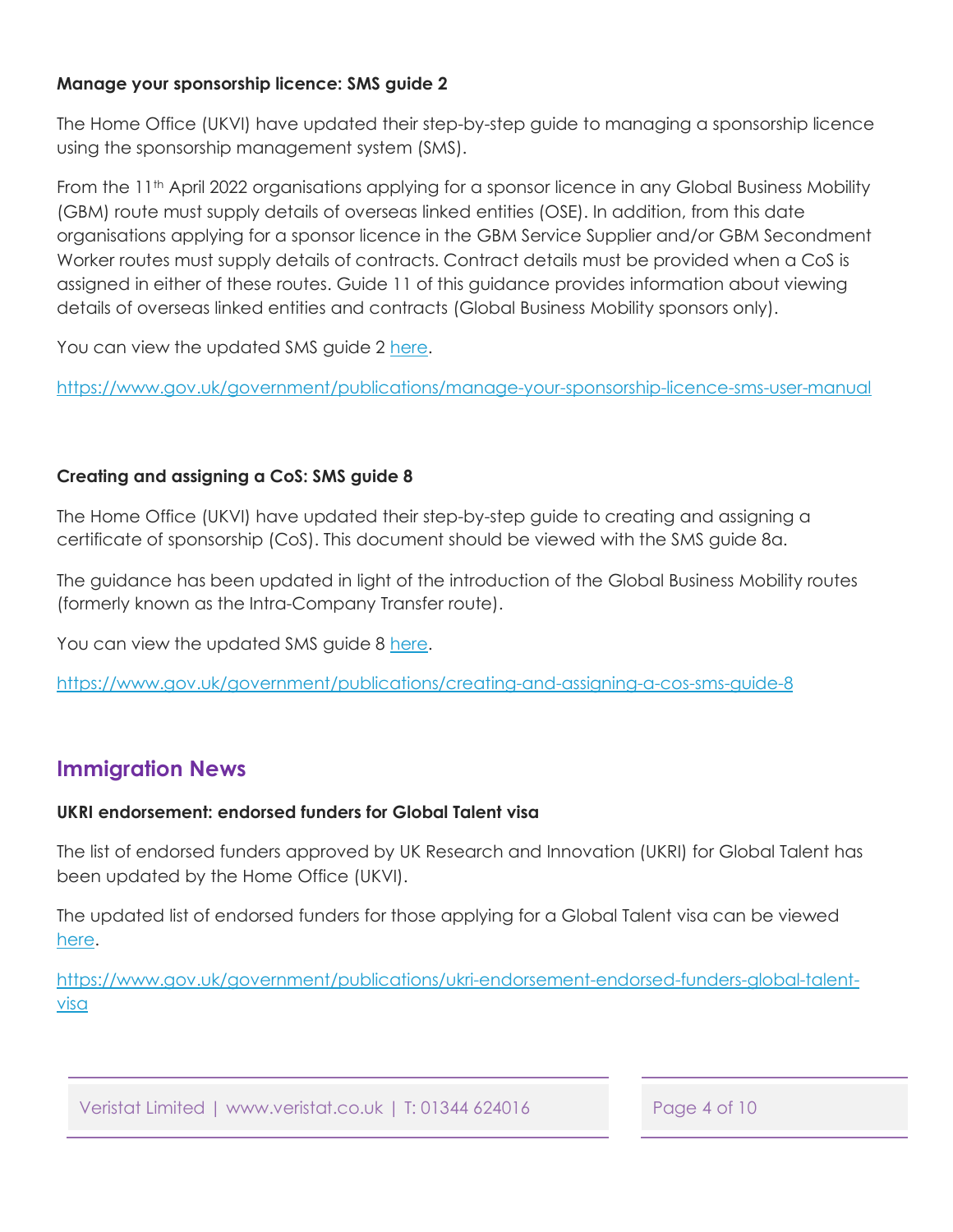### <span id="page-4-0"></span>**Worker and Temporary Worker – Post-Licence sponsor changes**

The Home Office (UKVI) have updated their guidance for their staff on dealing with post-licence changes related to Worker and Temporary Worker sponsors. The guidance has been updated to remove references to Intra-Company Transfer to reflect the introduction in April 2022 of the Global Business Mobility routes.

The updated [guidance](https://www.gov.uk/government/publications/points-based-system-sponsor-licensing-maintenance) can be viewed [here.](https://www.gov.uk/government/publications/points-based-system-sponsor-licensing-maintenance)

https://www.gov.uk/government/publications/points-based-system-sponsor-licensing-maintenance

### **Biometric reuse – guidance for caseworkers updated**

The Home Office (UKVI) have updated their staff guidance on biometric reuse. The latest advice can be viewed [here](https://www.gov.uk/government/publications/biometric-information).

The minimum age for biometric reuse when individuals use the 'UK Immigration: ID Check' app has been lowered to 5 years old. The guidance now also confirms the arrangements for when an individual who only holds an eVisa requires physical evidence of immigration status to travel to the UK.

<https://www.gov.uk/government/publications/biometric-information>

### **Coronavirus (Covid-19): advice for UK visa applicants and temporary UK residents**

The Home Office (UKVI) have updated their advice for UK visa applicants and temporary UK residents in light of coronavirus (Covid-19). The latest advice can be viewed [here.](https://www.gov.uk/guidance/coronavirus-covid-19-advice-for-uk-visa-applicants-and-temporary-uk-residents) 

The expiry date for exceptional assurance has been extended until 30<sup>th</sup> June 2022.

The guidance has been updated to advise that applications for visit, transit, study, work and family visas are taking longer to process as the UKVI continues to prioritise Ukraine Visa Scheme applications in response to the humanitarian crisis caused by the invasion of Ukraine.

[https://www.gov.uk/guidance/coronavirus-covid-19-advice-for-uk-visa-applicants-and-temporary](https://www.gov.uk/guidance/coronavirus-covid-19-advice-for-uk-visa-applicants-and-temporary-uk-residents)uk-residents

Veristat Limited | www.veristat.co.uk | T: 01344 624016 Page 5 of 10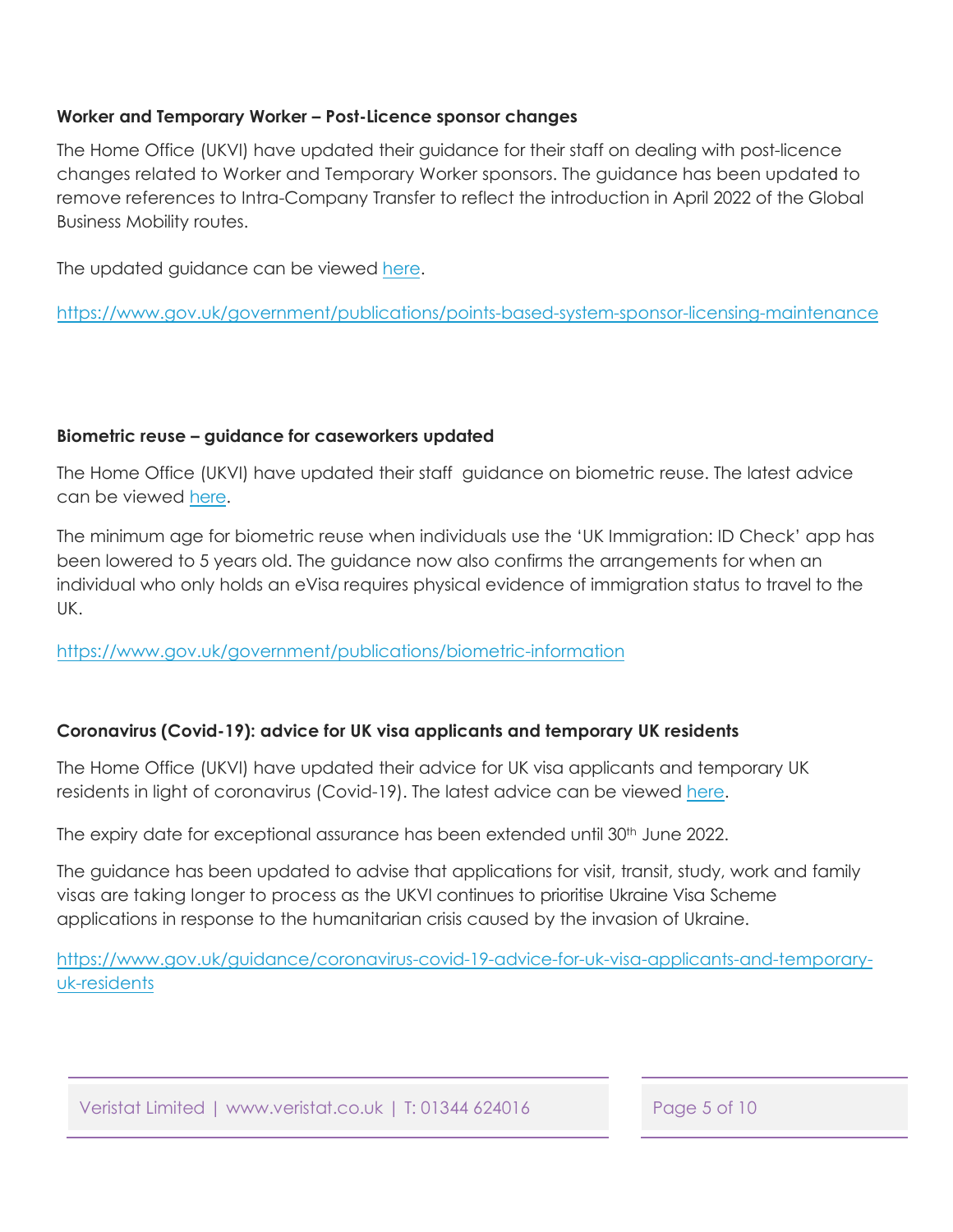### <span id="page-5-0"></span>**UK visa support for Ukrainian nationals**

The latest guidance on support available to Ukraine nationals and their family members can be viewed [here.](https://www.gov.uk/guidance/support-for-family-members-of-british-nationals-in-ukraine-and-ukrainian-nationals-in-ukraine-and-the-uk) 

The guidance has been updated to provide information about the **Ukraine Extension Scheme**. Ukraine nationals and their family members can apply to the scheme if they hold a UK visa, or held one that expired on or after 1st January 2022. The Ukraine Extension Scheme allows the applicant to live, work and study in the UK if they're a Ukrainian national, or the family member of someone who is Ukrainian. Applicants should consider whether they wish to keep their current visa or switch to the Ukraine Extension Scheme.

This route does not currently lead to settlement – this means that they may not be able to count time spent in the UK under the Ukraine Extension Scheme as part of a future application for indefinite leave to remain in the UK. Further information about the Ukraine Extension Scheme can be viewed [here.](https://www.gov.uk/guidance/apply-to-stay-in-the-uk-under-the-ukraine-extension-scheme)

[https://www.gov.uk/guidance/support-for-family-members-of-british-nationals-in-ukraine-and](https://www.gov.uk/guidance/support-for-family-members-of-british-nationals-in-ukraine-and-ukrainian-nationals-in-ukraine-and-the-uk)ukrainian-nationals-in-ukraine-and-the-uk

<https://www.gov.uk/guidance/apply-to-stay-in-the-uk-under-the-ukraine-extension-scheme>

### **Electronic Visa Waiver Status. | Bahrain and Saudi Arabia**

The Home Office (UKVI) have announced that Bahrain and Saudi Arabia are to join other Gulf Cooperation Council countries with electronic visa waiver status for UK travel.

From 1st June 2022, nationals of Bahrain and Saudi Arabia can apply to travel to the UK (for tourism, business, study or medical treatment) for up to 6 months with an electronic visa waiver.

An electronic visa waiver allows the holder to travel to the UK without obtaining a visa, provided they complete an online waiver for each visit. A small fee will be applied, and it is quicker to obtain than a visa as there is no need to provide biometric information (photo or fingerprints), attend a visa application centre or hand in their passport in advance of travel.

You can view the full news story [here](https://www.gov.uk/government/news/bahrain-and-saudi-arabia-get-uk-electronic-visa-waiver-status). You can apply for an electronic visa waver [here.](https://www.gov.uk/get-electronic-visa-waiver)

[https://www.gov.uk/government/news/bahrain-and-saudi-arabia-get-uk-electronic-visa-waiver](https://www.gov.uk/government/news/bahrain-and-saudi-arabia-get-uk-electronic-visa-waiver-status)status

Veristat Limited | www.veristat.co.uk | T: 01344 624016 Page 6 of 10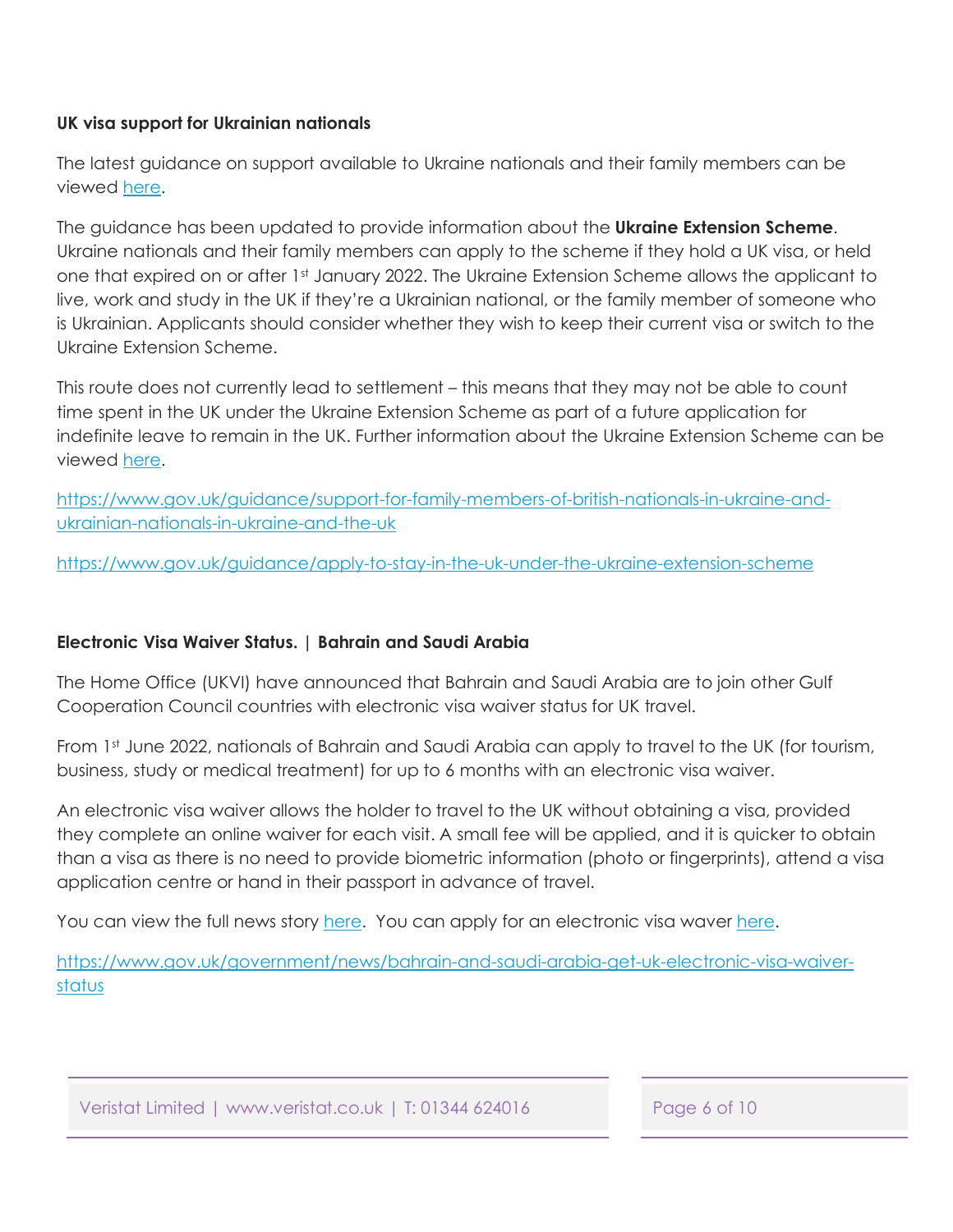### <span id="page-6-0"></span>**Citizenship and naturalisation for migrants in the UK (Briefing by The Migration Observatory)**

The Migration Observatory at the University of Oxford has published a briefing about citizenship and naturalisation among migrants in the UK. You can view the full briefing [here.](https://migrationobservatory.ox.ac.uk/resources/briefings/citizenship-and-naturalisation-for-migrants-in-the-uk/) The key points are as follows:

- In 2019, 39% of people born abroad reported that they were UK citizens, but his share was higher for non-EU born (54%) than for EU-born (16%) migrants.
- Migrants from EU countries are less likely to apply for UK citizenship than those from outside the EU, although applications from EU citizens increased after the EU referendum of 2016.
- An estimated 72% of non-EU migrants with permanent status (ILR) in the UK 10 years after getting their initial visa have become British citizens.
- Migrants who come to the UK with Family visas become citizens faster than those entering with work or study visas.
- There is evidence that naturalisation can improve migrant's economic and social integration, especially amongst those from disadvantaged groups.
- Non-EU citizens from high-income countries (e.g. US, Canada or Australia) are less likely to become UK citizens than those from lower-income countries.
- People who moved to the UK as children are more likely to become British citizens, and this trend is particularly clear among the EU born.
- In 2019, there were an estimated 1.1 million non-UK citizen children living in the UK, of whom approximately 470,000 were born in the UK.
- Citizenship fees, language and integration requirements may create barriers to applying for citizenship.
- Around 3% of citizenship applications were refused in 2020, the most common reason being not meeting the 'good character' requirement.
- Non-EU born migrants are more likely to be citizens of the country where they reside in the UK (74%) than in EU-14 countries (58%).

[https://migrationobservatory.ox.ac.uk/resources/briefings/citizenship-and-naturalisation-for](https://migrationobservatory.ox.ac.uk/resources/briefings/citizenship-and-naturalisation-for-migrants-in-the-uk/)migrants-in-the-uk/

### **Secure English Language tests**

The list of English language test centres has been updated by the Home Office (UKVI). You can view the latest information about secure English Language tests for visa and citizenship applications and the list of approved English Language test centres [here.](https://www.gov.uk/guidance/prove-your-english-language-abilities-with-a-secure-english-language-test-selt)

[https://www.gov.uk/guidance/prove-your-english-language-abilities-with-a-secure-english](https://www.gov.uk/guidance/prove-your-english-language-abilities-with-a-secure-english-language-test-selt)language-test-selt

Veristat Limited | www.veristat.co.uk | T: 01344 624016 Page 7 of 10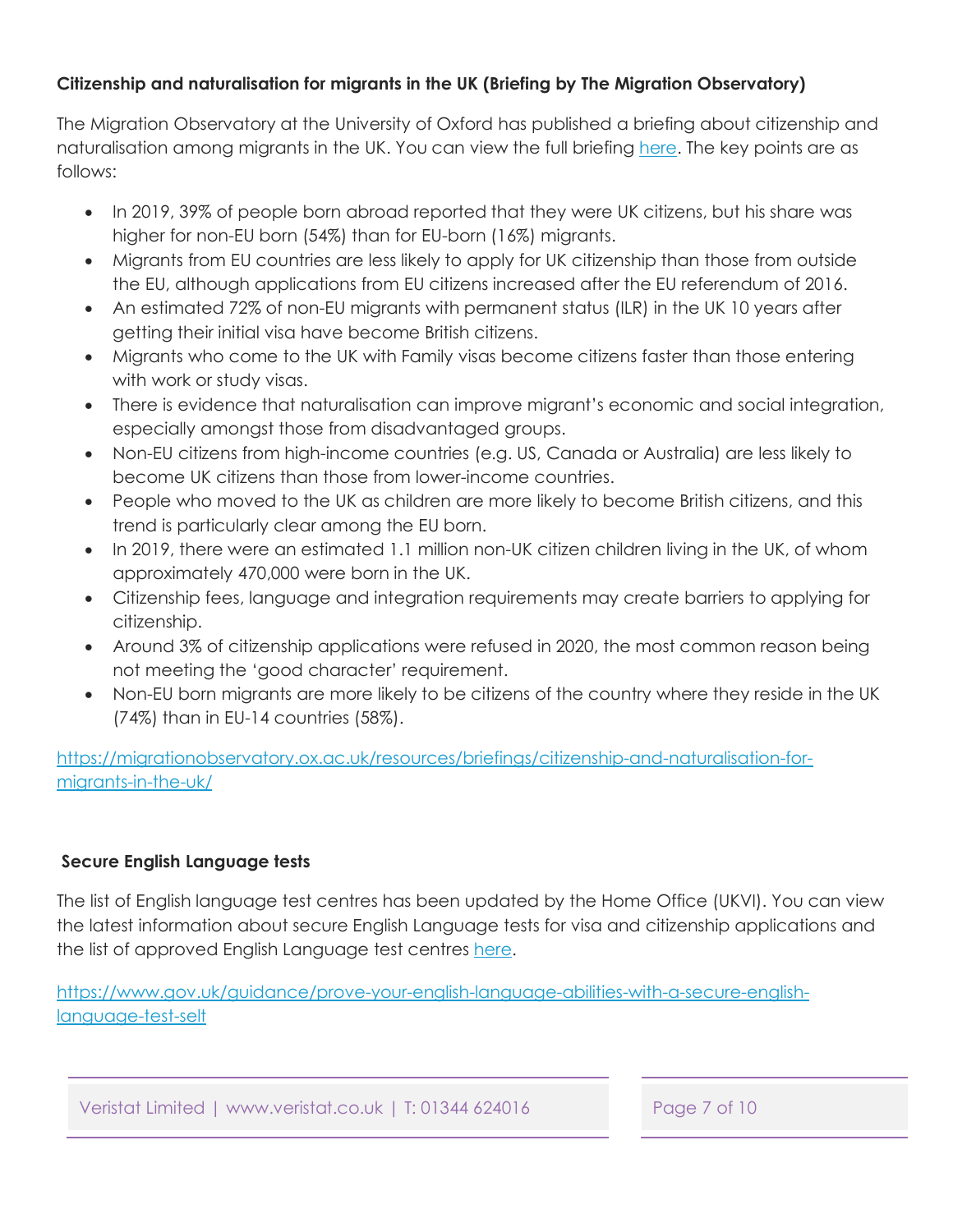### <span id="page-7-0"></span>**Veristat Services**

### **Training on IDSPS, the Skilled Worker or Student routes/Right to Work/Forgery**

We provide comprehensive training on all aspects of immigration, including; IDSPs, the Student route, the Skilled Worker route, Right to Work and the identification of fraudulent documents.

We can also deliver a session simply focusing on the recent changes being brought about by the 2021 points-based immigration system and how employers and education providers can be prepared moving forwards.

The new routes have brought about significant changes for sponsors and our training outlines these changes and helps prepare employers and education providers for sponsoring employees and students under these routes.

All training can be provided in person on the client's site or remotely via Microsoft teams/Zoom.

If you think your organisation would benefit from training in any of these areas, please contact us for a quote by emailing us at enquiries@veristat.co.uk. If you would like to discuss the contents of our training packages or require a bespoke training package to be delivered, please call us on 01344 624016 or email us as above.

### **Sponsor licence applications**

With the introduction of the 2021 immigration system, employers or education providers wishing to employ EEA/EU nationals or non-EEA nationals who do not have right to work need to apply for a Sponsorship licence.

We provide a comprehensive advice and support package to employers and education providers applying for a licence. This can include preparation for a Home Office (UKVI) visit and training on the new Skilled Worker or Student routes and the SMS system, as well as assistance with applying for Certificates of Sponsorship (CoS) or Confirmation for Acceptance for Studies (CAS) and a step by step guide for completing the application itself.

Please email us at enquiries@veristat.co.uk or by telephone on 01344 624016 for further details and/or a quote for helping you with your application.

Veristat Limited | www.veristat.co.uk | T: 01344 624016 Page 8 of 10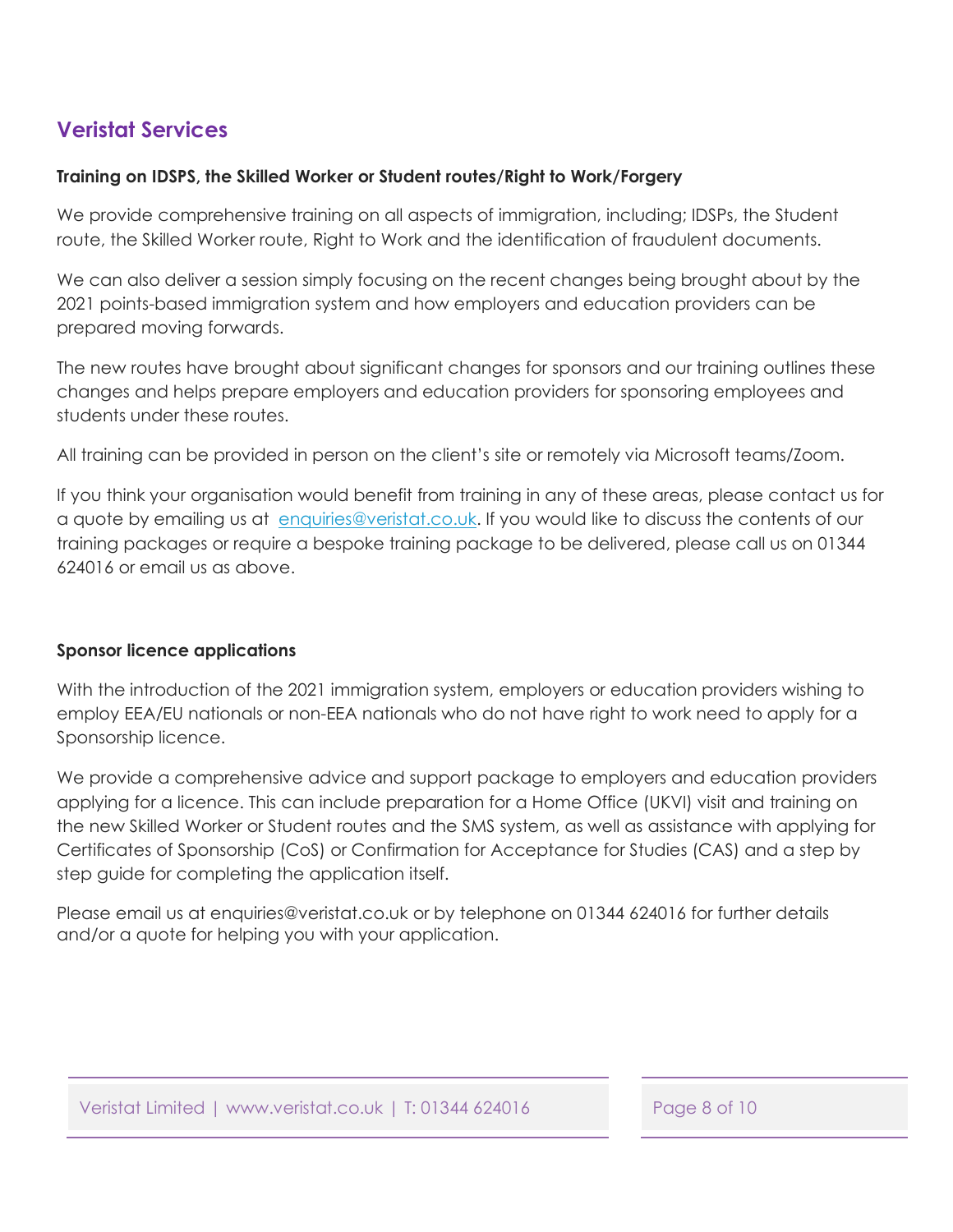### <span id="page-8-0"></span>**Audits and Inspections**

Veristat is hugely experienced in providing compliance audits across all immigration routes. We have worked with hundreds of employers, ranging from small family businesses to multi-nationals, high street retailers and professional sports/football clubs. In the education sector, we have worked with over 30 universities and a significant number of colleges and schools.

Our audit/inspection service is fully flexible and can be tailored to individual requirements. It is based on sound practical experience of UKVI's policies, culture and approach.

- For employers, we offer on-site Skilled Worker or ICT compliance inspections (with staff aware or unaware to simulate an announced or unannounced UKVI visit). We also offer right to work compliance visits.
- For education providers, our service ranges from a "lite" health-check to a comprehensive review of student route activities, assessing compliance with UKVI requirements and sharing best practice. We also offer targeted inspections covering specific issues, such as BCA, Skilled Worker compliance, policies, student unions, relationships with partner institutions, etc.

On completion, we can provide a comprehensive, evidence-based report, together with an assessment of how compliant the business or institution is with UKVI's requirements. We will support the introduction of change if required and offer a 'spot check' follow up service at a later date if beneficial to reassure management that recommendations have been implemented.

If you are interested in booking an audit/inspection, please call us on 01344 624016 or email us at enquiries@veristat.co.uk.

Please note we are also now offering remote audits and inspections- please contact us for more details.

### **File Inspection Days**

If you're unsure whether you require a full compliance audit or specific training but would like an independent check of your files to ensure they are fully compliant with Home Office requirements, we can provide a UKVI file compliance inspection of either your staff or student files.

Depending on the number of employees/students you have, we would either check all files or an agreed sample. After the inspection has taken place, we would provide a written report outlining any risks, feedback and recommendations.

For further information or a quote for our file inspection days, please call us on 01344 624016 or email us at enquiries@veristat.co.uk.

Veristat Limited | www.veristat.co.uk | T: 01344 624016 Page 9 of 10